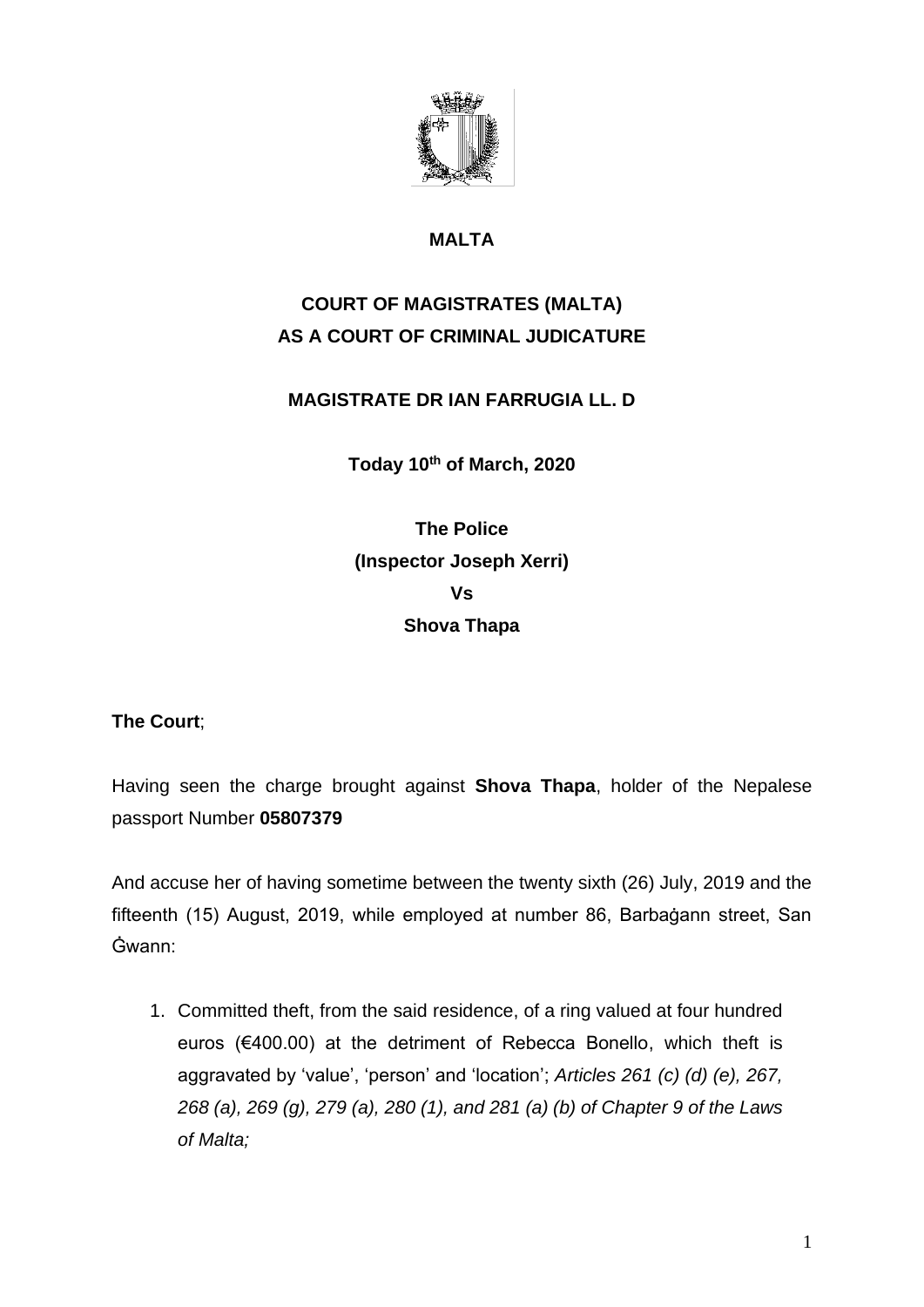The Court is requested to apply Section 533(1) of Chapter 9 of the Laws of Malta, as regards to the expenses incurred by the Court appointed Experts.

Having heard prosecuting officer on oath;

Having seen the consent given by the Attorney General so that this case be dealt with summarily;

Having seen all the documents exhibited in the acts of these proceedings;

Having exhamined all testimonies of witnesses brought forward in this case;

Having heard final submissions by the prosecution and the defence in today's sitting;

#### **Considers;**

**That from an examination of all the evidence brought forward in this case, including the testimony of the accused, the court is convinced in terms of law that the proseuction proved it's case beyond reasonable doubt.**

**It resulted that between the 26th of July and 15th of August 2019, the accused was employed at the residence of the alleged victim Rebecca Bonello, 86, Barbaggan Street, San Gwann.** 

**The alleged victim and her partner Neil Crossey realised that a ring belonging to Rebecca Bonello went missing from the said residence. Following the relative investigations by the police, the said ring was found in the possession of the accused at her residence in St. Paul's Bay. The accussed handed over the said ring, which was identified, without any difficuly or hesitation, by Rebecca Bonello as being her property.** 

**The prosecution managed to prove in terms of law that the value of the said ring was in the region of four hundred euro (€400).** 

**The ring was handed over to it's legitimate owner Rebecca Bonello.**